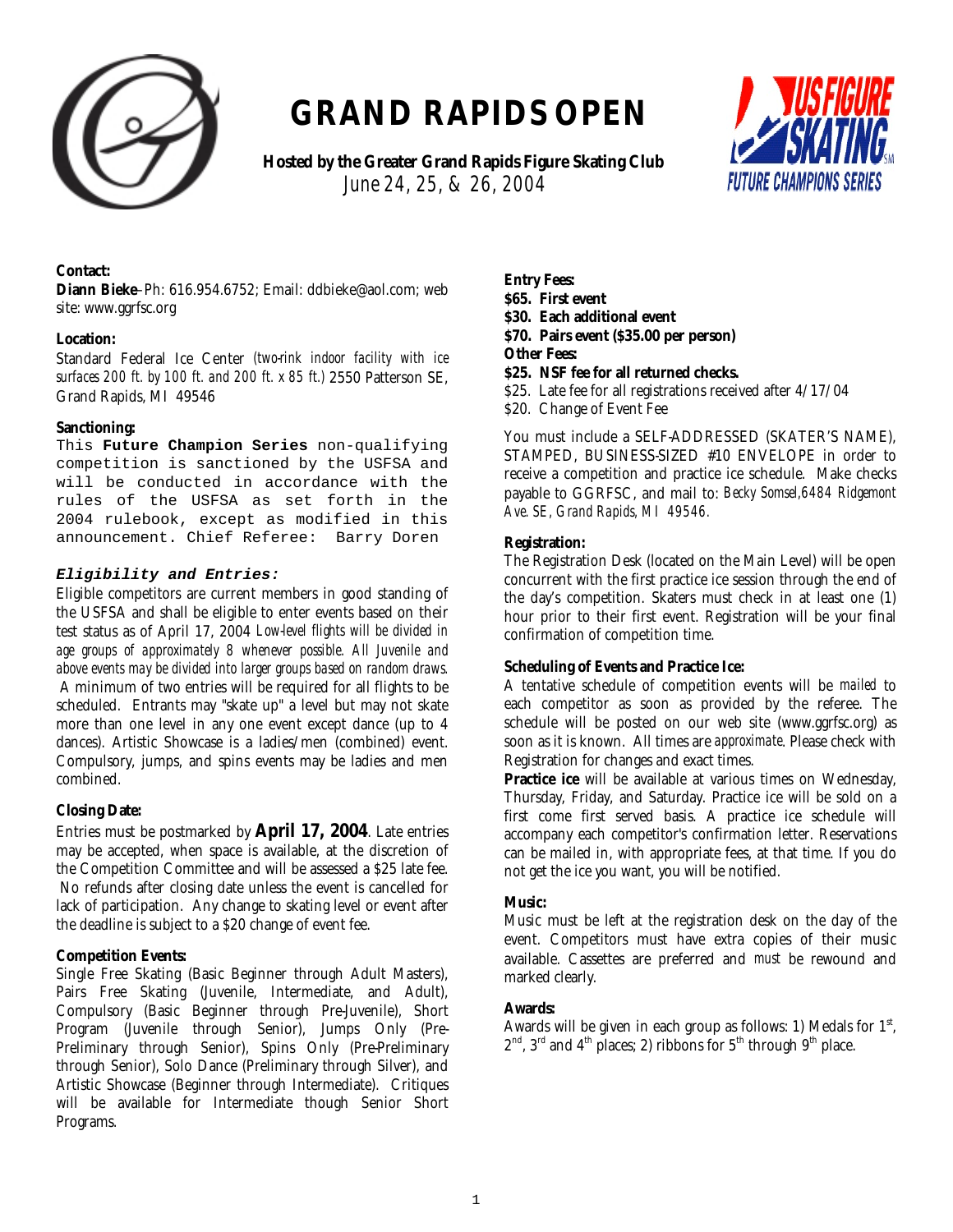# **Competition Events**

Free Skating: All events will be skated on full ice surface to the music of the skater's selection. Judging will be based upon technical merit and presentation. There will be a ten second leeway in the specified time limit. Skaters may skate up one level but may not skate at more than one level. All Free Skating events will be judged according to Skating Standards Regulations (SSR) in the 2004 Official USFSA Rulebook.

## **Single Free Skating**

#### **Basic Beginner: 1½ minutes**

Open to skaters who have not passed the Pre-Preliminary Free Skating Test or its equivalent. May only include half revolution jumps. May include scratch or two foot spins.

#### **Low Beginner: 1½ minutes**

Open to skaters who have not passed the Pre-Preliminary Free Skating Test or its equivalent. May include any half revolution jumps plus salchow, toe-loops, and half-loops. May not include flying spins, combination spins or backspins.

#### **High Beginner: 1½ minutes**

Open to skaters who have not passed the Pre-Preliminary Free Skating Test or its equivalent. May include any half revolution jumps plus salchow, toe-loops, half-loops, and loops. May not include flying spins.

#### **Pre-Preliminary Limited: 1½ minutes**

Open to skaters who have passed the Pre-Preliminary Free Skating Test and no higher. May not include axels, double jumps, or flying spins.

#### **Preliminary Limited: 1½ minutes**

Open to skaters who have passed the Preliminary Free Skating Test and no higher. May include axels. May not include double jumps or flying spins.

#### **Preliminary: 1½ minutes**

Open to skaters who have passed the Preliminary Free Skating Test and no higher. (SSR 4.11)

#### **Pre-Juvenile: 2 minutes**

#### Open to skaters who have passed the Pre-Juvenile Free Skating Test and no higher. (SSR 4.10)

#### **Juvenile: 2 minutes 15 seconds**

Must be **12** years old or younger as of closing date. Open to skaters who have passed the Juvenile Free Skating Test and no higher. (SSR 4.09)

#### **Open Juvenile: 2 minutes 15 seconds**

Must be **13** years old or older as of closing date. Open to skaters who have passed the Juvenile Free Skating Test and no higher.

### **Intermediate: 2½ minutes**

Open to skaters who have passed the Intermediate Free Skating Test and no higher. (SSR 4.08)

**Novice: Ladies - 3 minutes Men - 3½ minutes**

Open to skaters who have passed the Novice Free Skating Test and no higher. (SSR 4.07)

#### **Junior: Ladies - 3½ minutes**

 **Men - 4 minutes** 

Open to skaters who have passed the Junior Free Skating Test and no higher. (SSR 4.06)

#### **Senior: Ladies - 4 minutes**

### **Men - 4½ minutes**

Open to skaters who have passed the Senior Free Skating and no higher. (SSR 4.05)

#### **Adult:**

Open to skaters who are **25** years old or older. Categories and tests passed as follows:

#### **Bronze: 1 minute 40 seconds**

Open to skaters who have passed Adult Bronze Free Skating Test and no higher than Preliminary Free Skating Test.

#### **Silver: 2 minutes 10 seconds**

Open to skaters who have passed Adult Silver Free Skating Test and no higher than Juvenile Free Skating Test.

#### **Gold: 2 minutes 40 seconds**

Open to skaters who have passed Adult Gold Free Skating Test and no higher than Intermediate Free Skating Test.

#### **Masters Championships: 3 minutes 40 seconds**

Open to skaters who have passed at least Intermediate Free Skating and/or Adult Gold Free Skating.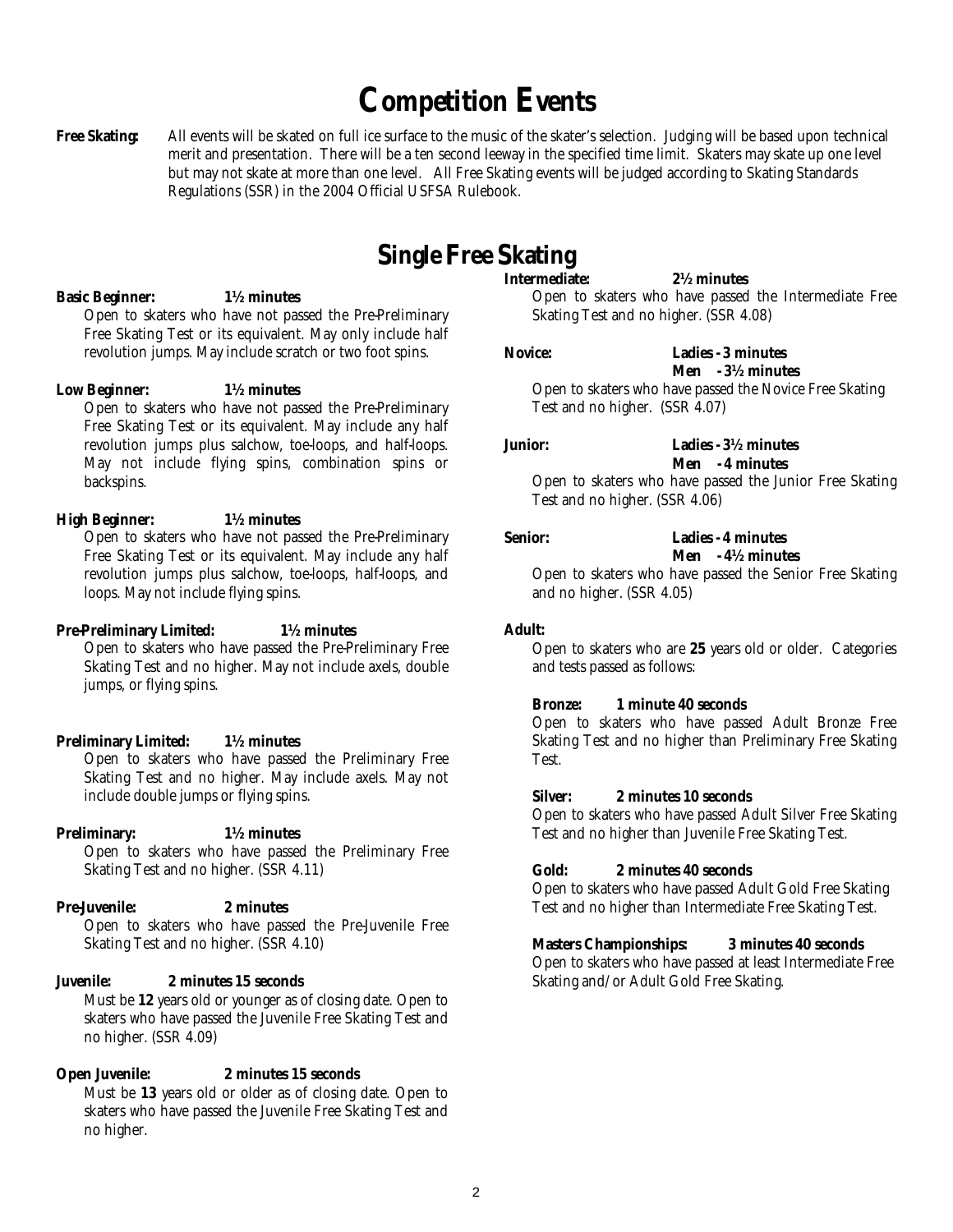### **Pairs Free Skating**

**Juvenile: 2 minutes 15 seconds**  Must have passed USFSA Juvenile Pair test and no higher.

#### **Intermediate: 3 minutes**

Must have passed USFSA Intermediate Pair test and no higher.

**Adult: 2 minutes 10 seconds** No test requirements.

### **Compulsory and Short Program**

#### **NOTE: Test requirements are the same as listed under Single Free Skating Events**

Beginner through Pre-Juvenile Compulsory events will be skated on one-half (½) of the ice surface. Juvenile, Intermediate, Novice, Junior and Senior Short Programs will be skated on full ice and set to non-vocal music of the skater's choice. Moves must be skated exactly as stated and may be skated in any order. There must be no change of foot between jumps in a combination jump. An axel is considered a single jump. If a program exceeds the time limit, that portion of the program will not be judged*. All times listed are maximum.* All moves in all levels are to be connected in a free flowing presentation. Excessive footwork and added elements will be penalized. Spin revolutions must be in position to be counted.

### **Compulsory Events**(no music)

#### **Basic Beginner: 1 minute**

Open to skaters who have passed no higher than Basic Skills Badge 8 or its equivalent. Skating groups will be divided by age.

- 1. Bunny hop
- 2. 3-turn sequence
- 3. Forward or backward crossovers (minimum 4 each
- foot)
- 4. Any stop

#### **Low Beginner**: **1 minute**

- 1. 1/2 revolution jump
- 2. Toe-loop
- 3. Two-foot spin (min. 3 revolutions)
- 4. Lunge

#### **High Beginner**: **1 minute**

- 1. Waltz jump/toe-loop combination
- 2. Loop or salchow jump
- 3. Forward scratch spin (minimum 3 revolutions)
- 4. Forward spiral

#### **Pre-Preliminary Limited**: **1 minute, 15 seconds**

- 1. Single jump (no axel, may not be repeated in combination)
- 2. Single-single jump combination (no axel)
- 3. Forward spin (minimum 3 revolutions)
- 4. Forward spiral sequence

#### **Preliminary Limited & Preliminary: 1½ minutes**

- 1. Single jump (may be an axel)
- 2. Single/single jump combination (no axel)
- 3. 1-foot backspin (position optional, may not
- commence with a jump, minimum 3 revs)
- 4. Edge spiral, Spread Eagle or Bauer
- 5. Step sequence

#### **Pre-Juvenile: 1½ minutes**

- 1. Single jump (may not be repeated in combination) 2. Double/single jump combination (must include loop)
	-

3. Combination spin with 1 change of foot, no change of position (may not commence with a jump, minimum 4 revolutions each foot)

- 4. Solo spin (may not commence with a jump, minimum 4 revolutions)
- 5. Step sequence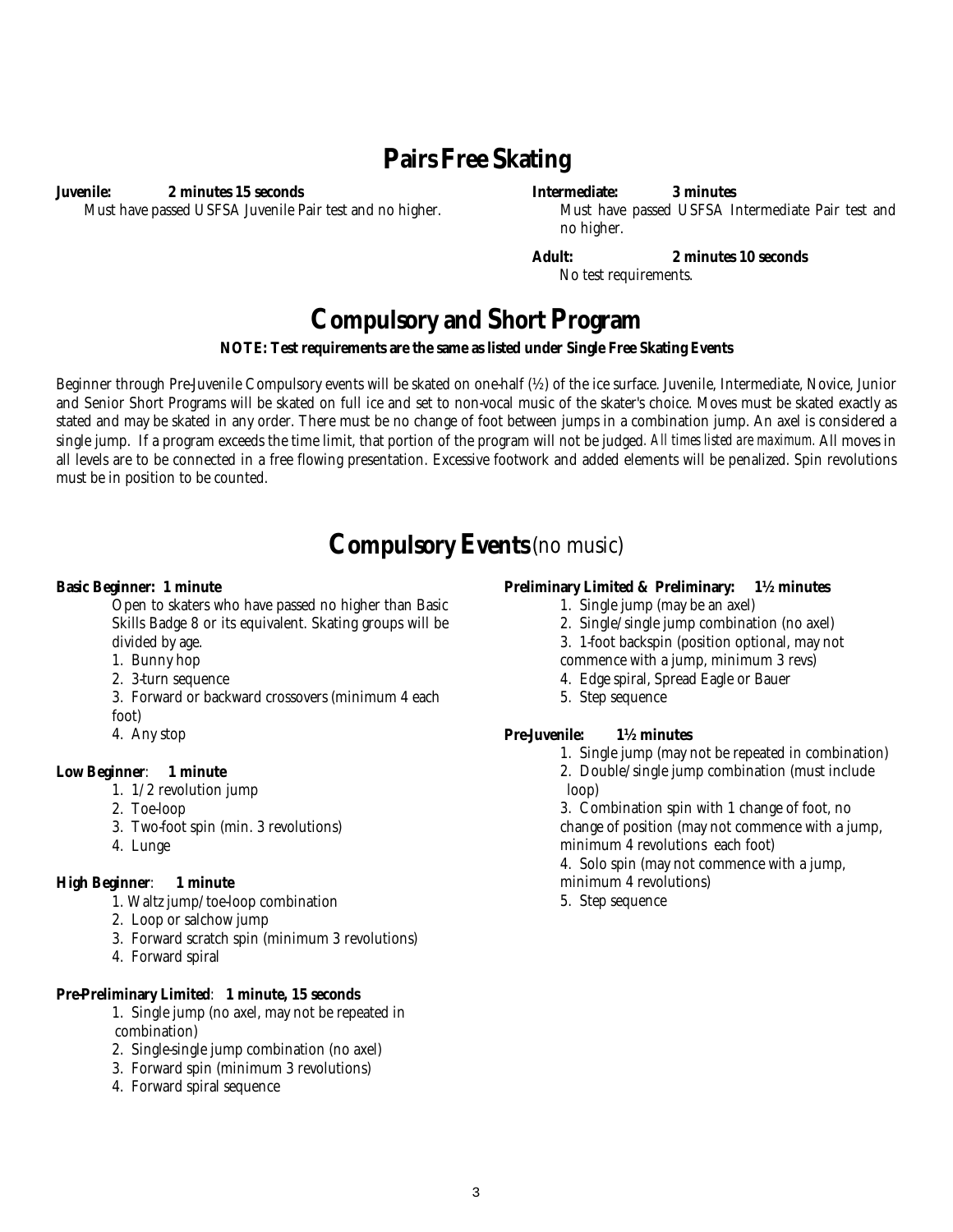### **Short Programs** (with music)

#### **Juvenile/Open Juvenile Short Program: 1 minute 40 seconds**

- 1. Double jump
- 2. Axel jump

3. One jump combination consisting of one double and one single or two doubles. No steps or turns between jumps.

4. Solo spin - minimum 4 revolutions in position. May not be commenced with a jump.

5. Spin combination with only one change of foot and one change of position (4 revs each foot)

6. Step sequence (straight line, circular, or serpentine)

#### **Intermediate Short Program: 2 minutes**

As stated by the 2004 USFSA Official Rulebook (SSR 3.08 & 3.09)

#### **Novice Short Program: 2 minutes 15 seconds**

As stated by the 2004 USFSA Official Rulebook (SSR 3.06 & 3.07) **Elements to be skated will be for the 2003-2004 competitive season** 

#### **Junior Short Program: 2 minutes 40 seconds**

As stated by the 2004 USFSA Official Rulebook (SSR 3.04 & 3.05) **Elements to be skated will be for the 2003-2004 competitive season** 

**Senior Short Program: 2 minutes 40 seconds**  As stated by the 2004 USFSA Official Rulebook (SSR 3.02 & 3.03) **Elements to be skated will be for the 2004 competitive season**

### **Jumps Only Event** (no music)

Entrants will qualify according to their Free Skating level. Pre-Preliminary through Pre-Juvenile will be skated on half-ice. All other levels will be skated on full ice. Jumps should be performed **exactly** as stated. Skaters will be given two opportunities to perform each jump and will be judged on the best one. The following format will be used for this event**: Each skater will perform all of her/his jumps in sequence**. If the two jumps to be performed are the double flip and the double loop, Skater #1 will take the ice individually and be given two attempts at the double flip. Skater #1 will then be given two attempts for the double loop. The best flip and the best loop of the two performed by Skater #1 will then be judged. The process will then be repeated for Skater #2, and the rest of the skaters. An axel will be considered a single jump. In situations where the skater is given the choice of the jumps to be performed, the first attempt will determine the jumps to be judged and the skater will not be allowed to change jumps on the second attempt.

#### **Pre-Preliminary:**  Toe loop; combination of any two single jumps (no axels) **Preliminary:**  Loop; combination of any two single jumps **Pre-Juvenile & Open Pre-Juvenile:**  Axel; double toe loop **Juvenile & Open Juvenile:**  Axel; combination of any double jump with a loop jump **Intermediate:**  Axel; Double flip; combination of any two double jumps **Novice:**  Double loop; Double flip; combination of any two double jumps **Junior:**  Double loop; Double lutz; combination of any two double jumps or a triple jump with a double jump **Senior:**  Double lutz; Double axel; combination of any two double jumps or a triple jump with a double jump

### **Spins Only Event** (no music)

Entrants will qualify according to their Free Skating level. Spins may be joined with appropriate connecting moves and will be skated on one-half ice. There will be a one and a half minute time limit, and no music. Spins must be skated exactly as stated, but may be performed in any order.

#### **Pre-Preliminary: Preliminary:**

One-foot spin, optional free leg (3 revs); two foot spin Scratch spin (5 revs); sit spin (3 revs); camel spin (3revs); sit spin (3 revs) (3 revs)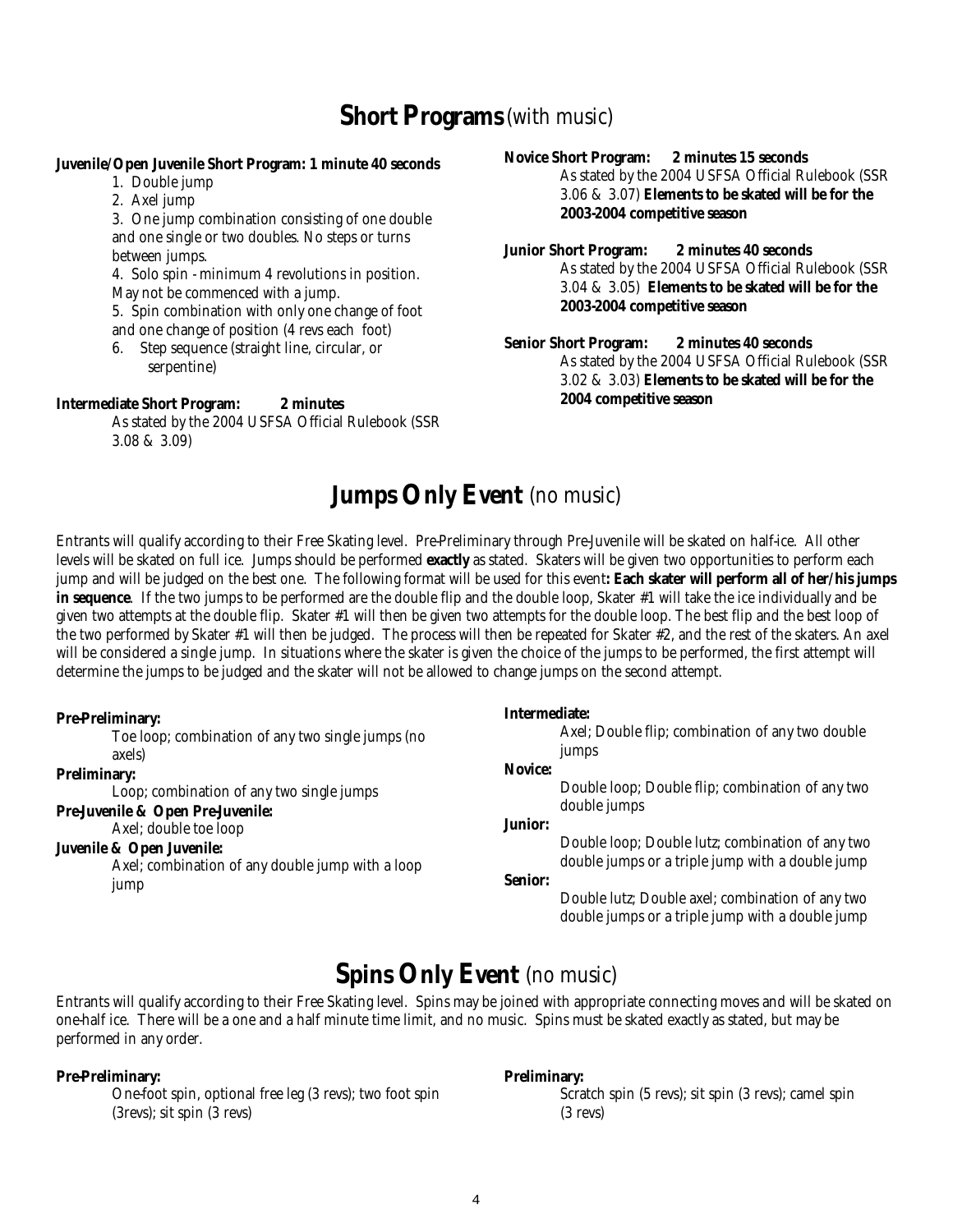### **Spins Only Event (continued)**

#### **Pre-Juvenile:**

Camel spin (4 revs); change foot sit spin (4 revs each foot); front to back scratch spin (4 revs each spin)

#### **Open Pre-Juvenile:**

Same as Pre-Juvenile

#### **Juvenile:**

Spin combination with 1 change of foot and 1 change of position (4 revs each foot); flying camel spin (5 revs); change foot sit spin (5 revs each foot)

#### **Open Juvenile:**

Same as Juvenile

#### **Intermediate:**

Spin combination with 1 change of foot and 2 changes of position (5 revs each foot); camel spin to back camel spin (4 revs each foot); layback spin (ladies-5 revs) or camel spin (men-5 revs)

#### **Novice:**

Flying camel (6 revs); spin combination with 1 change of foot and 2 changes of position (15 revs total); layback spin (ladies-6 revs) or cross-foot spin (men-6 revs)

#### **Junior:**

Flying sit spin; spin combination with 3 changes of position and 1 change of foot (5 revs each foot); layback spin (ladies-6 revs) or cross-foot spin (men-6 revs)

#### **Senior:**

Flying spin of choice (6 revs); spin combination with at least 2 changes of position and 2 changes of foot (15 revs total); solo spin of skater's choice (8 revs)

### **Solo Dance**

Each dance is a separate event. Solo dance will be one round only and is open to men and ladies. The dance you wish to enter may be selected from those listed, in your present level, and/or from one level higher. Awards will be presented for each individual dance event.

**Preliminary**: Skater may have passed all Preliminary Dances but not all Pre-Bronze Dances. *Dance events:* Dutch Waltz, Rhythm Blues, Canasta Tango

**Pre-Bronze**: Skater may have passed all Pre-Bronze Dances but not all Bronze Dances. *Dance events:* Cha Cha, Fiesta Tango, Swing Dance

**Bronze**: Skater may have passed all Bronze but not all Pre-Silver Dances. *Dance events:* Willow Waltz, Ten Fox, Hickory Hoedown.

**Pre-Silver:** Skater may have passed all Pre-Silver Dances but not all Silver Dances. *Dance events:* Fourteen Step, European Waltz, Foxtrot.

**Silver**: Skater may have passed all Silver Dances but not all Pre-Gold Dances. *Dance events:* American Waltz, Rocker Foxtrot, Harris Tango.

### **Artistic Showcase**

Showcase events are to be skated to music. Programs should be designed specifically to entertain and/or emotionally move the audience. Costumes are encouraged. Props will be allowed and the skater will have 30 seconds to place and remove the prop (no props are allowed on the ice during the warm-up). Test requirements for each showcase group are the same as the freestyle levels indicated. The program cannot exceed the indicated time.

**Group I: 1¼ minutes Group III: 1½ minutes** 

Beginner – No axels, no double jumpsPre-Juvenile & Juvenile – No double jumps

**Group II: 1¼ minutes Group IV: 1½ minutes**  Pre-Preliminary and Preliminary – No axels, no double jumps Intermediate/Above – May include one double jump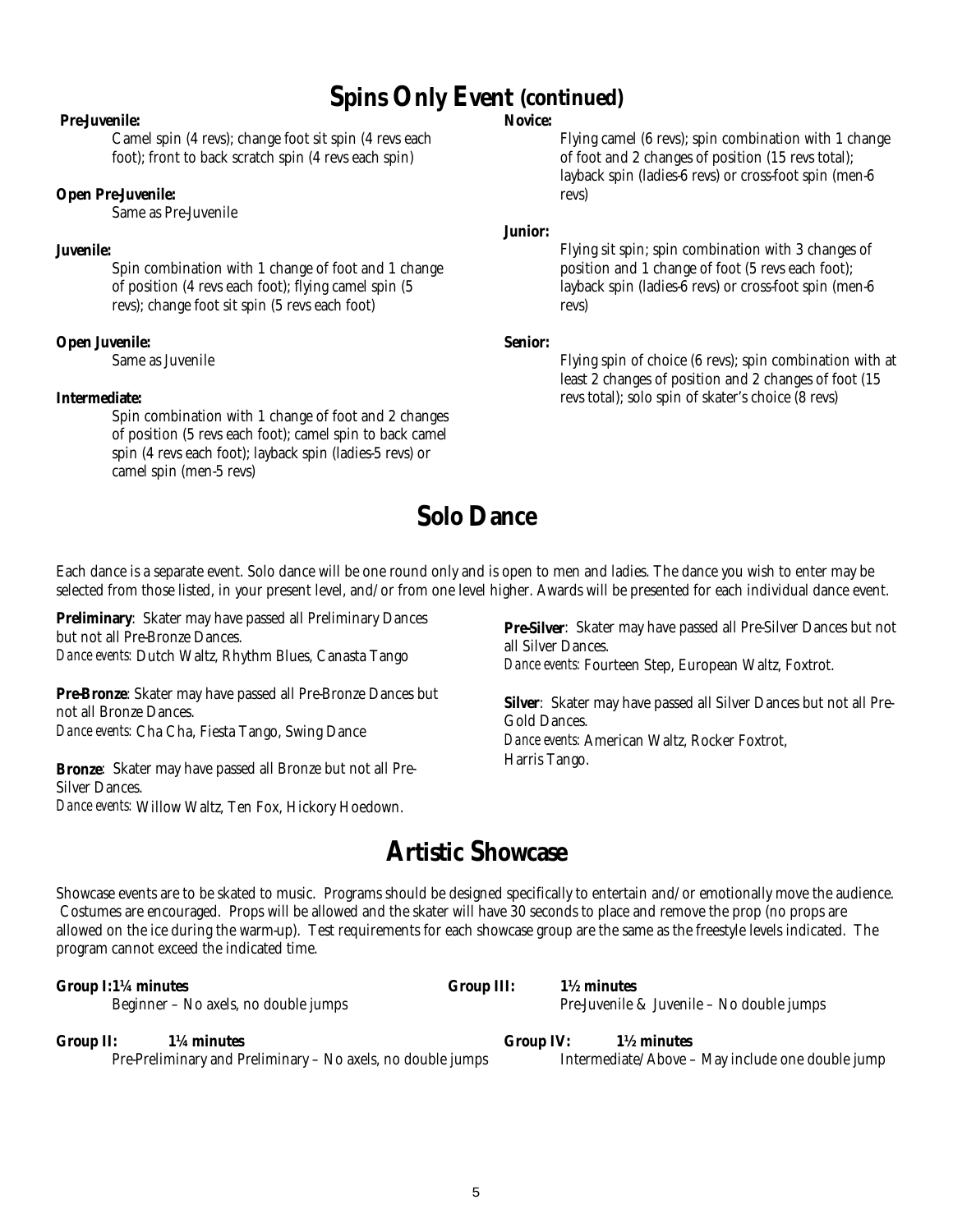## **2004 Grand Rapids Open Figure Skating Competition**

The Standard Federal Ice Center (616-940-1423) is conveniently located to I-96 and a wide array of hotels, restaurants, shopping, and local attractions. The shores of beautiful Lake Michigan are a pleasant drive away.

> **HOST HOTEL Grand Rapids Airport Hilton 4747 28th St SE Grand Rapids, MI 49512 (616) 957-9072 Ask for Janet or Tricia Mon.-Fri. 8:30am-5:00pm**

 The Airport Hilton welcomes competitors with a special room rate of \$79 per night (plus taxes). Be sure to mention the competition when making reservations. The Hilton features fine dining at the Spinnaker Restaurant, indoor pool, room service, and fitness facilities. It is only a short walk to the Standard Federal Ice Center.



### **DIRECTIONS**

**From the east:** Take I-96 to 28th St. (exit 43a). West on 28th St. to Patterson Ave. North on Patterson. Standard Federal Ice Center is on the east side of the road.

**From the north:** Take US 131 south to I-96. Go east on I-96 to 28th St. (exit 43a). West on 28th St. to Patterson Ave. North on Patterson. Standard Federal Ice Center is on the east side of the road.

**From the west:** Take I-96 to 28th St. (exit 43a). West on 28th St. to Patterson Ave. North on Patterson. Standard Federal Ice Center is on the east side of the road.

**From the southwest:** Take I-196 north. I-196 will merge with I-96. Take I-96 to 28th St. (exit 43a). West on 28th St. to Patterson Ave. North on Patterson. Standard Federal Ice Center is on the east side of the road.

**From the south:** Take US 131 north to 28<sup>th</sup> St. Go east on 28<sup>th</sup> St. to Patterson Ave. North on Patterson. Standard Federal Ice Center is on the east side of the road.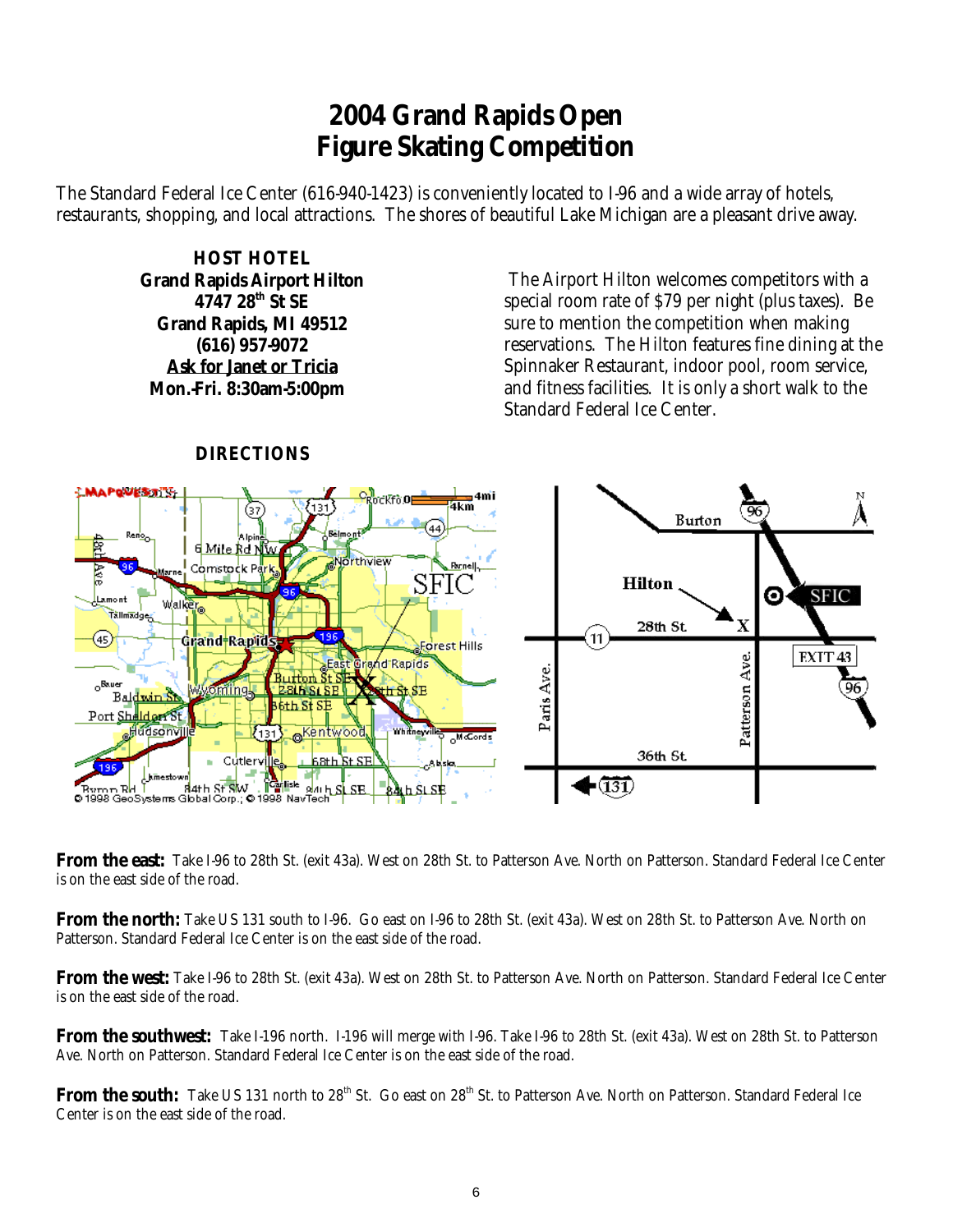### **Entry Form 2004 Grand Rapids Open Figure Skating Competition Form must be completely filled in before it can be processed Read all information carefully and talk to your coach first before calling us with questions.**

 **Changes will be subject to a \$20 change fee.** 

| <b>First Name:</b><br><b>Last Name:</b>                                                                                                                  |                                                                                                                                          |                                                    | <b>USFSA</b> #: |                                            |                                       |              |                                                               |  |
|----------------------------------------------------------------------------------------------------------------------------------------------------------|------------------------------------------------------------------------------------------------------------------------------------------|----------------------------------------------------|-----------------|--------------------------------------------|---------------------------------------|--------------|---------------------------------------------------------------|--|
| <b>Address:</b><br>City:                                                                                                                                 |                                                                                                                                          |                                                    |                 |                                            | State:                                |              | Zip:                                                          |  |
| <b>Date of Birth:</b>                                                                                                                                    | Sex:                                                                                                                                     | <b>Female</b>                                      | <b>Male</b>     |                                            | <b>Partner's Name</b><br>(Pairs only) |              |                                                               |  |
| <b>Night</b><br>Day<br>Phone #:<br><b>Phone#:</b>                                                                                                        |                                                                                                                                          |                                                    |                 | <b>Email</b><br><b>Address:</b>            |                                       |              |                                                               |  |
| <b>Home Club:</b>                                                                                                                                        |                                                                                                                                          |                                                    | (Please         |                                            | <b>Coach's Name:</b>                  |              |                                                               |  |
| do not abbreviate)                                                                                                                                       |                                                                                                                                          |                                                    |                 |                                            |                                       |              |                                                               |  |
| <b>Highest Test Passed</b>                                                                                                                               |                                                                                                                                          |                                                    |                 |                                            |                                       |              |                                                               |  |
|                                                                                                                                                          |                                                                                                                                          | <b>MARK YOUR SELECTIONS CLEARLY AND CAREFULLY!</b> |                 |                                            |                                       |              |                                                               |  |
| Please check off event(s) entered. One entry form may be used for all events entered. Each member of a pair team must fill out a<br>separate entry form. |                                                                                                                                          |                                                    |                 |                                            |                                       |              |                                                               |  |
| <b>Senior</b><br><b>Intermediate</b><br><b>Free Skating</b><br><b>Free Skating</b>                                                                       |                                                                                                                                          | <b>Pre-Juvenile</b><br><b>Free Skating</b>         |                 | <b>Free Skating</b>                        |                                       |              | Pre-Preliminary Limited Basic Beginner<br><b>Free Skating</b> |  |
| <b>Short Program</b><br><b>Short Program</b>                                                                                                             |                                                                                                                                          | <b>Compulsory Moves</b>                            |                 |                                            | <b>Compulsory Moves</b>               |              | <b>Compulsory Moves</b>                                       |  |
| <b>Jumps Only</b><br><b>Jumps Only</b><br><b>Spins Only</b><br><b>Spins Only</b>                                                                         |                                                                                                                                          | <b>Jumps Only</b><br><b>Spins Only</b>             |                 | <b>Jumps Only</b><br><b>Spins Only</b>     |                                       |              |                                                               |  |
| <b>Juvenile</b><br><b>Junior</b>                                                                                                                         |                                                                                                                                          | <b>Preliminary</b>                                 |                 | <b>High Beginner</b>                       |                                       |              | <b>Adult Free Skating</b>                                     |  |
| <b>Free Skating</b><br><b>Free Skating</b><br><b>Short Program</b><br><b>Short Program</b>                                                               |                                                                                                                                          | <b>Free Skating</b><br><b>Compulsory Moves</b>     |                 | <b>Free Skating</b>                        | <b>Compulsory Moves</b>               |              | <b>Bronze</b><br><b>Silver</b>                                |  |
| <b>Jumps Only</b><br><b>Jumps Only</b>                                                                                                                   |                                                                                                                                          | <b>Jumps Only</b>                                  |                 |                                            |                                       |              | Gold                                                          |  |
| <b>Spins Only</b><br><b>Spins Only</b>                                                                                                                   |                                                                                                                                          | <b>Spins Only</b>                                  |                 |                                            |                                       |              | <b>Masters</b>                                                |  |
| <b>Novice</b><br><b>Open Juvenile(13+)</b><br><b>Free Skating</b>                                                                                        |                                                                                                                                          | <b>Preliminary Limited</b>                         |                 | <b>Low Beginner</b><br><b>Free Skating</b> |                                       | <b>Pairs</b> | <b>Juvenile</b>                                               |  |
| <b>Free Skating</b><br><b>Short Program</b><br><b>Short Program</b>                                                                                      |                                                                                                                                          | <b>Free Skating</b><br><b>Compulsory Moves</b>     |                 |                                            | <b>Compulsory Moves</b>               |              | <b>Intermediate</b>                                           |  |
| <b>Jumps Only</b><br><b>Jumps Only</b><br><b>Spins Only</b><br><b>Spins Only</b>                                                                         |                                                                                                                                          | <b>Jumps Only</b><br><b>Spins Only</b>             |                 |                                            |                                       |              | <b>Adult</b>                                                  |  |
|                                                                                                                                                          |                                                                                                                                          |                                                    |                 |                                            |                                       |              |                                                               |  |
| Solo Dance: Write in dances to be skated (maximum of 4). EACH DANCE ENTERED IS A SEPARATE EVENT.                                                         |                                                                                                                                          |                                                    |                 |                                            |                                       |              |                                                               |  |
| $^{\circ}$<br>2                                                                                                                                          |                                                                                                                                          |                                                    | 3               |                                            | $^{\circledR}$                        |              |                                                               |  |
| <b>Artistic Showcase:</b>                                                                                                                                |                                                                                                                                          |                                                    |                 |                                            |                                       |              |                                                               |  |
| <b>Group I (Beginner)</b><br><b>Group III (Pre-Juvenile &amp; Juvenile)</b>                                                                              |                                                                                                                                          |                                                    |                 |                                            |                                       |              |                                                               |  |
| <b>Group II (Pre-Preliminary &amp; Preliminary</b><br><b>Group IV (Intermediate/Above)</b>                                                               |                                                                                                                                          |                                                    |                 |                                            |                                       |              |                                                               |  |
| <b>Check List:</b><br><b>Entry Fees:</b>                                                                                                                 |                                                                                                                                          |                                                    |                 |                                            |                                       |              |                                                               |  |
| <b>Entry Form</b><br>Check                                                                                                                               |                                                                                                                                          | \$65 First event                                   |                 |                                            |                                       |              |                                                               |  |
| <b>Certificate of Competitor Form</b>                                                                                                                    | \$30 each additional event                                                                                                               |                                                    |                 |                                            |                                       |              |                                                               |  |
| <b>Authorization for Emergency Medical Treatment</b>                                                                                                     | \$70 pairs event (\$35.00 per skater)<br>After April 17, include a late fee of \$25.00<br>Self-addressed, stamped, BUSINESS #10 envelope |                                                    |                 |                                            |                                       |              |                                                               |  |

**DEADLINE FOR POSTMARK IS: April 17, 2004 MAIL TO: Becky Somsel, 6484 Ridgemont Ave. SE, Grand Rapids, MI 49546**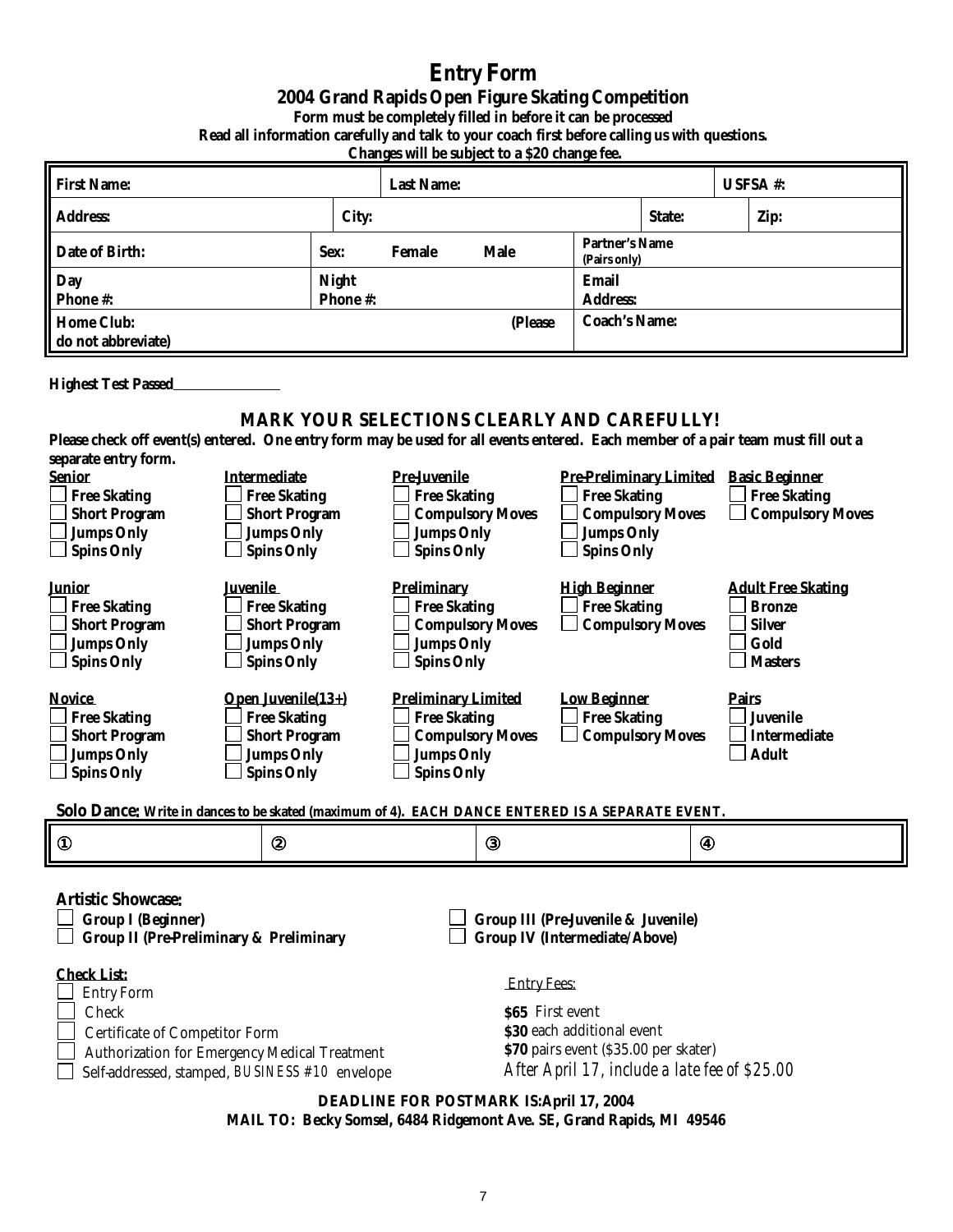### **Certificate of Competitor by Club Officer**

I hereby approve the entry of **EXECUTE:** The competitor into the 2004 Grand Rapids Open Figure Skating Competition. I further certify that he/she is a full member in good standing of our club, is an eligible skater as defined in the official Rules of the USFSA, and has passed the appropriate tests to skate the events entered. If you are an individual member, you will certify your own form.

| <b>Club Officer:</b> |                     |
|----------------------|---------------------|
| <b>Signature:</b>    |                     |
| <b>Title:</b>        | <b>Telephone #:</b> |
| Club:                |                     |

### **Certification by Athlete and Parent/Guardian**

**Athlete:** I agree to conduct myself, both on and off the ice, in a manner that will reflect favorable upon this competition and upon the sport of figure skating, and that is consistent with the high standards of the sport. I agree to respect the person and property of others, and in the event I cause injury, damage, or loss to another or to the property of another, I hereby indemnify the USFSA, the local Competition Committee, the Greater Grand Rapids Figure Skating Club, and their officers, directors, members, committees, representatives, employees and agents, and agree to hold them harmless against any and all claims that another person may have or which may arise out of such injury, damage or loss, together with any reasonable costs and attorney's fees that may be incurred as result of any such claims, whether valid or not.

**Athlete/Parent/Guardian:** I understand that the USFSA and the Greater Grand Rapids Figure Skating Club or organizers of this competition undertake no responsibility for damages or injuries, or loss of property suffered by the skaters or officials. As a condition of and in consideration of the acceptance of their entries or participation therein, all entrants, their parents and guardians and officials shall be deemed to agree to assume all risks of injury to their person and property resulting from, caused by or connected with, the conduct and management of the competition, and to waive and release any and all claims which they may have against any officials, the USFSA, organizers of the competition, the Greater Grand Rapids Figure Skating Club and its Officers, and their entries shall be accepted only on such condition (CR 10.12).

| <b>Athlete's Signature</b>                                | <b>Date</b> |  |
|-----------------------------------------------------------|-------------|--|
| Parent/Guardian's Signature: (If Athlete is under age 18) | <b>Date</b> |  |

### **Coach's Information**

| Coach's Name: (print clearly) |                         |         |      |
|-------------------------------|-------------------------|---------|------|
| <b>Coach's Address:</b>       | .itv:                   | State:  | Zip: |
| <b>Day Phone #:</b>           | <b>Evening Phone #:</b> | E-Mail: |      |

#### **DEADLINE FOR POSTMARK IS: April 17, 2004 MAIL TO: Becky Somsel, 6484 Ridgemont Ave. SE, Grand Rapids, MI 49546**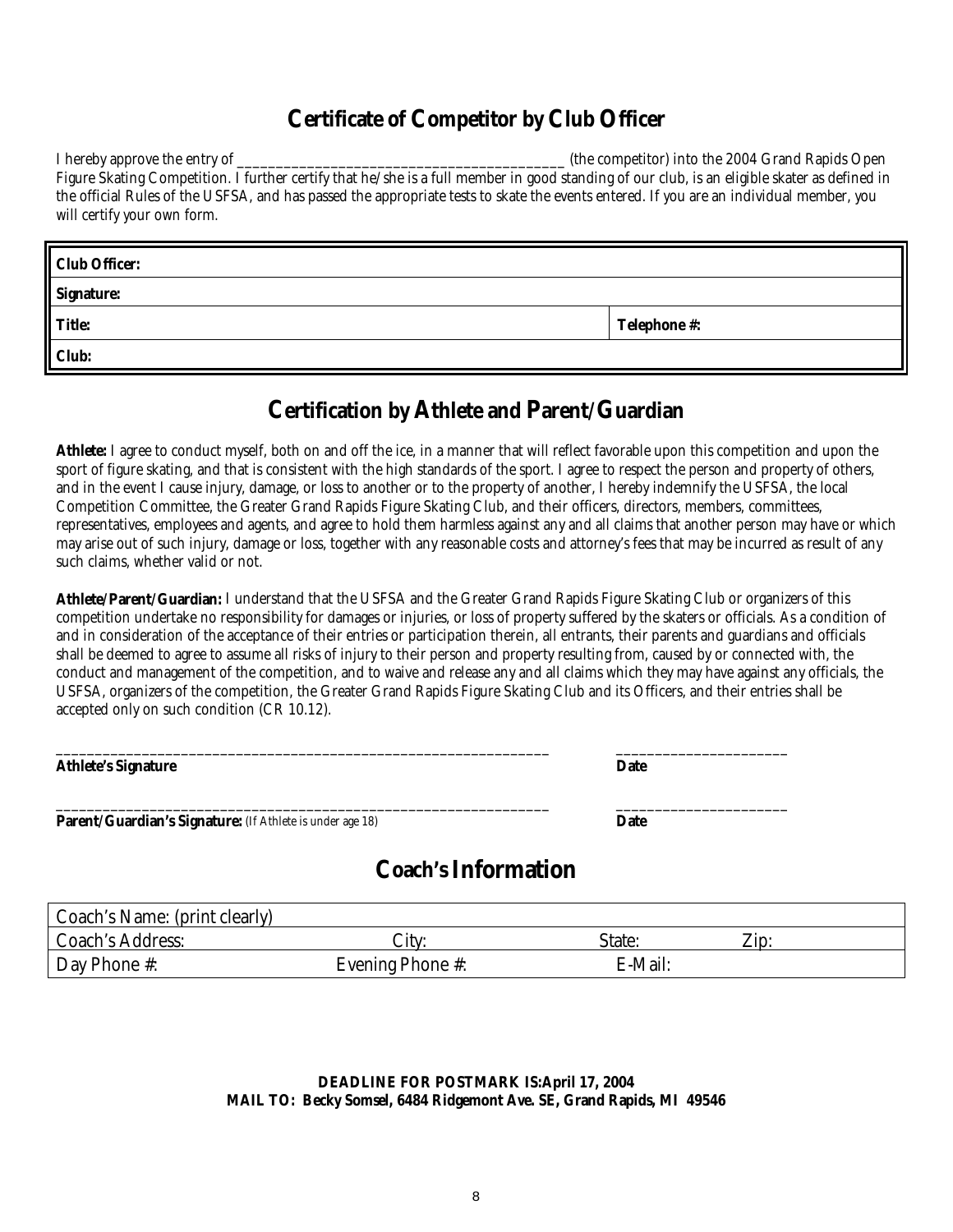### **Authorization for Emergency Medical Treatment**

**Note: Must be completed and returned with official entry form.** 

| <b>Athlete's Name:</b>                                                                                                                                                                                                                                                                                                    |                                                      |  |  |                     |  | USFSA #: |  |
|---------------------------------------------------------------------------------------------------------------------------------------------------------------------------------------------------------------------------------------------------------------------------------------------------------------------------|------------------------------------------------------|--|--|---------------------|--|----------|--|
| <b>Address:</b>                                                                                                                                                                                                                                                                                                           | City:                                                |  |  | State:              |  | Zip:     |  |
| <b>Date of Birth:</b>                                                                                                                                                                                                                                                                                                     | <b>Male</b><br>Telephone #:<br><b>Female</b><br>Sex: |  |  |                     |  |          |  |
| <b>Home Club:</b>                                                                                                                                                                                                                                                                                                         |                                                      |  |  |                     |  |          |  |
|                                                                                                                                                                                                                                                                                                                           |                                                      |  |  |                     |  |          |  |
|                                                                                                                                                                                                                                                                                                                           |                                                      |  |  |                     |  |          |  |
| <b>Physician Information</b>                                                                                                                                                                                                                                                                                              |                                                      |  |  |                     |  |          |  |
| <b>Physician's Name:</b>                                                                                                                                                                                                                                                                                                  |                                                      |  |  | <b>Telephone #:</b> |  |          |  |
|                                                                                                                                                                                                                                                                                                                           |                                                      |  |  |                     |  |          |  |
| <b>Insurance Company Information</b>                                                                                                                                                                                                                                                                                      |                                                      |  |  |                     |  |          |  |
| <b>Insurance Company:</b>                                                                                                                                                                                                                                                                                                 |                                                      |  |  |                     |  |          |  |
| <b>Policy Number:</b>                                                                                                                                                                                                                                                                                                     |                                                      |  |  |                     |  |          |  |
| <b>Named of Insured:</b>                                                                                                                                                                                                                                                                                                  |                                                      |  |  |                     |  |          |  |
| In the event I am unavailable, I hereby give permission for any emergency medical treatment and further authorize and consent to the<br>release of any pertinent medical information and records regarding the treatment, diagnosis, and/or examination of (myself) (my<br>son/daughter) to authorized medical personnel. |                                                      |  |  |                     |  |          |  |

| <b>Athlete's Signature</b>                                        | Date |
|-------------------------------------------------------------------|------|
| Parent/Guardian's Signature (If athlete is under 18 years of age) | Date |
|                                                                   |      |

**Print Relationship** (If skater is under 18 years of age – must be parent or legal guardian)

**DEADLINE FOR POSTMARK IS: April 17, 2004 MAIL TO: Becky Somsel, 6484 Ridgemont Ave. SE, Grand Rapids, MI 49546**